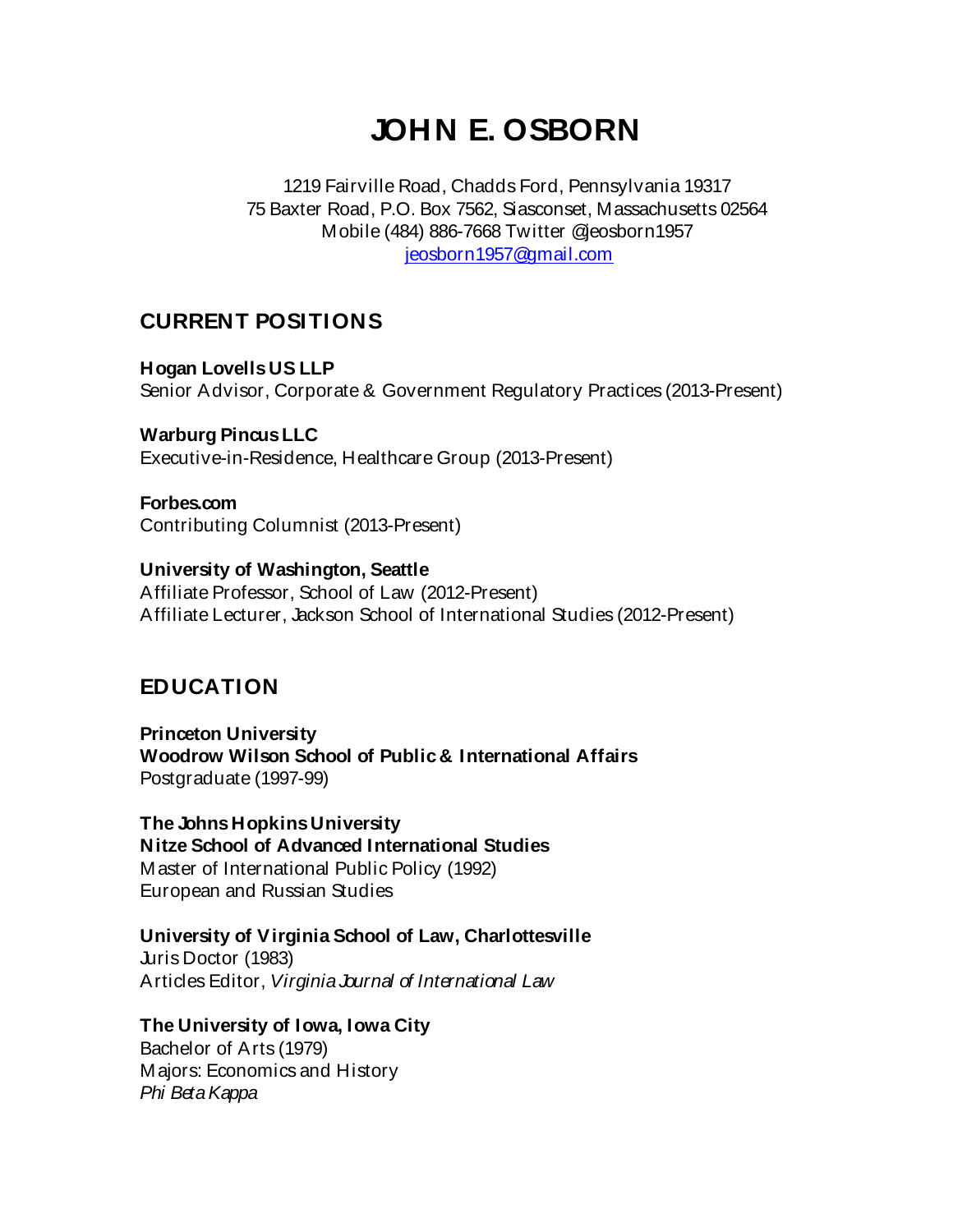# **The College of William & M ary**

Undergraduate (1975-76)

# **EM PLOYM ENT HISTORY**

### **Corporate**

### **Onyx Pharmaceuticals, Inc.**

Senior Vice President, Global Corporate Affairs (2012-13) South San Francisco, California

• Managed corporate and product communications, investor relations, patient advocacy, government affairs and public policy for this oncology company now operating as a wholly-owned subsidiary of Amgen following \$10 billion deal.

#### **Dendreon Corporation**

Executive Vice President, General Counsel & Secretary (2011-12) Seattle, Washington

• Managed legal, intellectual property, compliance, government affairs and risk management functions. Worked with the Board of Directors to effect challenging CEO transition for this innovative company that developed the first approved autologous cell cancer immunotherapy.

# **M cKesson Specialty Health/US Oncology**

Executive Vice President & General Counsel (2010-11) The Woodlands, Texas

• Worked with lead private equity investor Welsh, Carson, Anderson & Stowe to negotiate and execute \$2 billion dollar acquisition of this Fortune 1000 cancer services company, which now operates as a unit of McKesson.

# **Cephalon, Inc.**

Executive Vice President, General Counsel & Secretary (1997-2008) Frazer and West Chester, Pennsylvania

- Gained national attention for developing and executing an intellectual property strategy in " bet the company" litigation and settlement negotiations that ensured continuing protection for a billion dollar franchise product.
- Persuaded the Congress to enact the Controlled Substances Export Control Reform Act of 2005 that modernized the export control laws as applied to controlled substance prescription pharmaceuticals.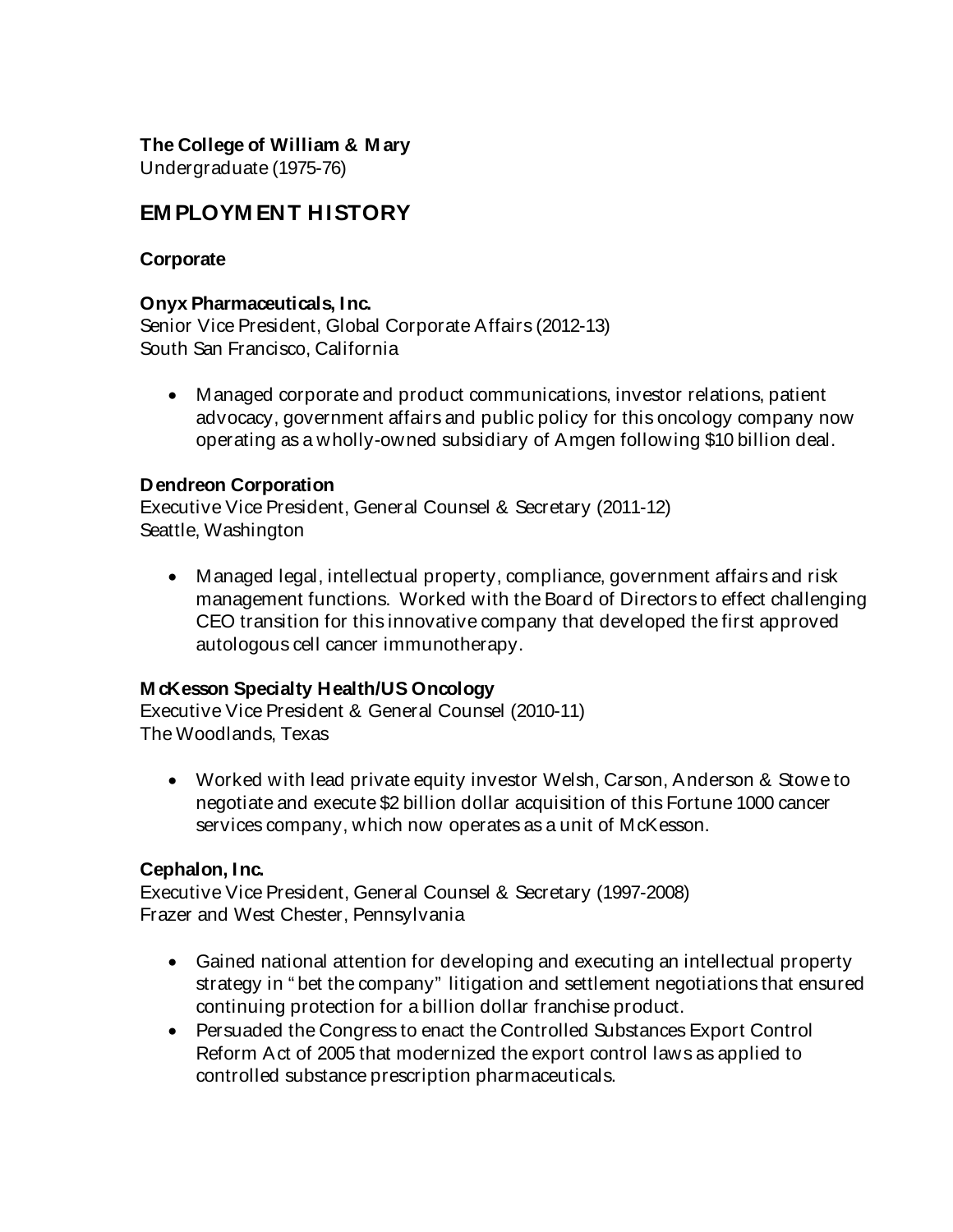#### **DuPont M erck Pharmaceutical Company**

Vice President, Associate General Counsel & Assistant Secretary (1992-97) Wilmington, Delaware

• Chief counsel for European pharmaceutical and diagnostic medical imaging groups of this joint venture company.

### **Academia**

#### **University of Oxford**

Visiting Research Fellow, Centre for Socio-Legal Studies (Trinity Term, 2008) Visiting Senior Member, Wadham College

#### **Princeton University**

Visiting Fellow (2002-03) and Visiting Research Collaborator (2003-07) in Politics Bobst Center for Peace & Justice

#### **Government & Politics**

#### **U.S. Advisory Commission on Public Diplomacy**

Commissioner (2008-11). Nominated by President George W. Bush; confirmed by the Senate (March 13, 2008)

#### **U.S. Department of State**

Special Assistant to the Legal Adviser (1989-92) Washington, D.C.

• Supported U.S. role in connection with German reunification and the Persian Gulf War; later worked to resolve executive privilege and intelligence concerns that arose from subsequent Congressional investigations into Middle East policies. Member of U.S. delegation that negotiated a ground breaking bilateral investment treaty with Argentina; also participated in definitive negotiations with Canada and Mexico on the North American Free Trade Agreement.

# **U.S. Court of Appeals for the Fourth Circuit**

Law Clerk to Senior Circuit Judge Albert V. Bryan (1983-84) Alexandria, Virginia

# **Office of U.S. Senator John Heinz (R-Pa.)**

Press Intern (January 1981) Washington, D.C.

#### **George Bush for President Committee**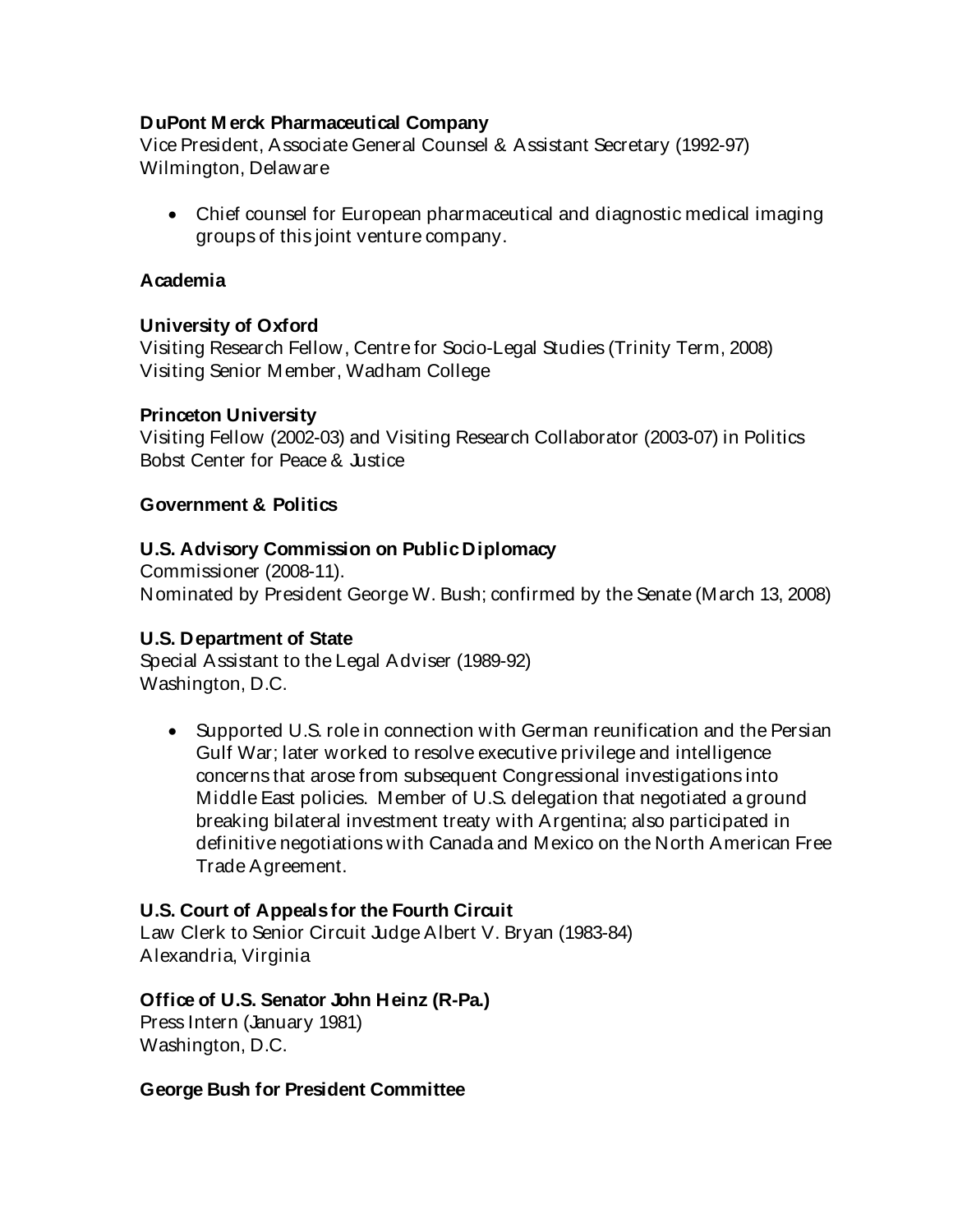Speechwriter, Republican National Convention Staff, New Orleans (1988) Domestic Policy Aide, National Campaign Staff, Alexandria, Virginia (1980)

#### **Congressional Budget Office, U.S. Congress**

Tax Policy Analyst (1979-80) Washington, D.C.

### **Office of U.S Representative Jim Leach (R-Iowa)**

Press Intern (August 1978) Washington, D.C.

#### **Consulting and Legal Services**

#### **Sankaty Bluff Group LLC**

Founder & Principal (established 2008) Advised life sciences firms AstraZeneca, Novartis and others on public policy, compliance, government investigations and business transactions.

#### **M cKinsey & Company, Inc.**

Advisor, Pharmaceutical & Medical Products Practice (2007-08)

#### **Dechert Price & Rhoads, now Dechert LLP**

Associate (1988-89) Philadelphia, Pennsylvania

#### **Hale and Dorr, now Wilmer Cutler Pickering Hale and Dorr**

Associate (Summer 1983, 1984-88). Boston, Massachusetts and Washington, D.C.

• Member of U.S. Supreme Court appellate team on landmark case that struck down "sale of business" securities law doctrine (*Landreth Timber Company*, 1985).

# **Sidley & Austin, now Sidley Austin LLP**

Summer Associate (1982) Chicago, Illinois

# **M cDermott, Will & Emery**

Summer Associate (1981) Chicago, Illinois and Washington, D.C.

# **CORPORATE BOARD & ADVISORY APPOINTM ENTS**

**Egalet Corporation (NASDAQ:EGLT),** Wayne, Pennsylvania Board of Directors (2015-Present)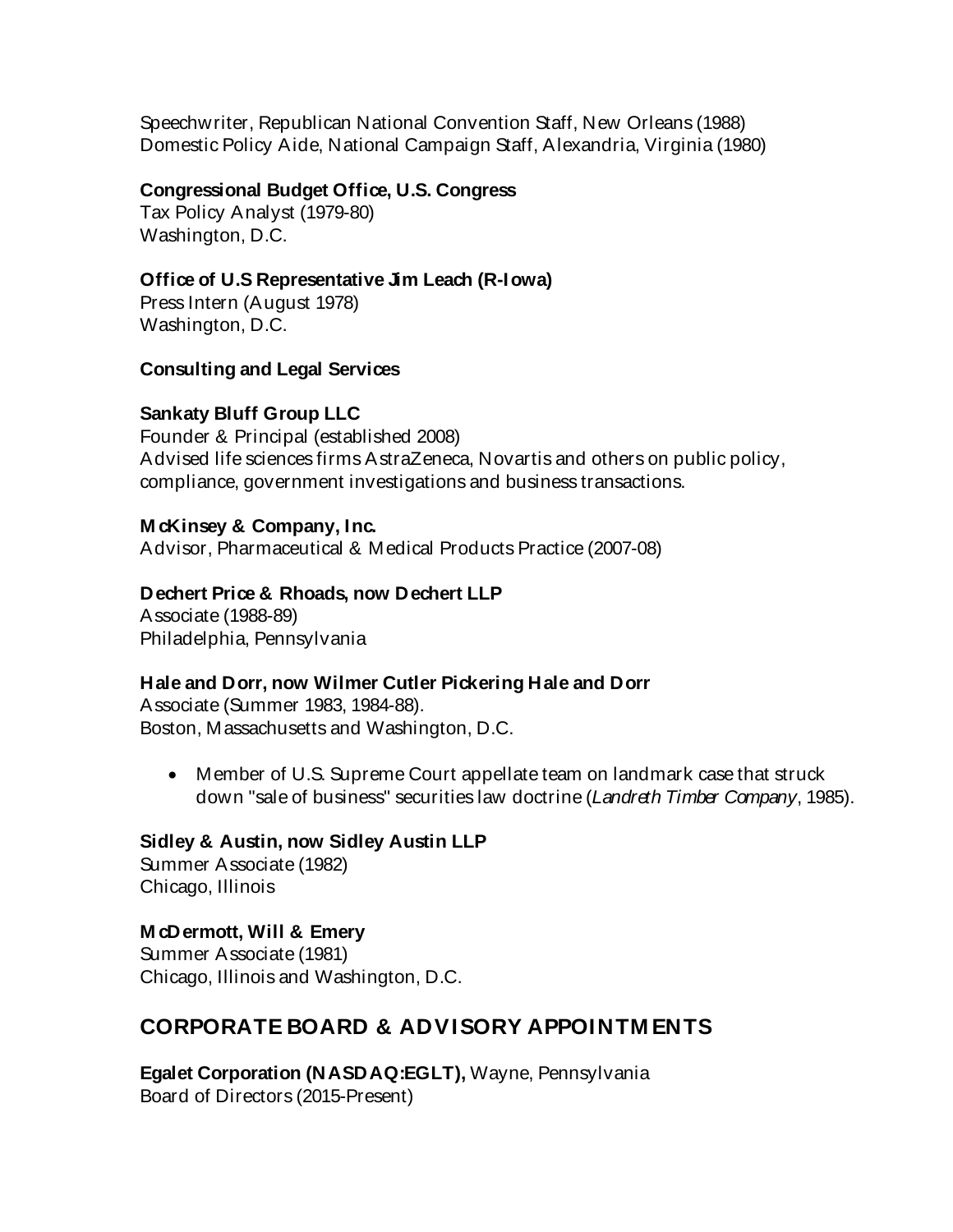Atlas Venture portfolio company, developing abuse resistant opioids for chronic pain.

**Brown Brothers Harriman,** New York Healthcare Advisory Board (2015-Present)

**QPID Health, Inc.**, Boston, Massachusetts Corporate Advisory Board (2014-Present) Health technology software platform that enhances EHR data accessibility.

**Visium Asset M anagement**, New York Advisor, specialty pharmaceutical and biotechnology funds (2008-10)

**Incept BioSystems, Inc.**, Ann Arbor, Michigan Founding Member, Board of Directors (2005-2012) Developed microfluidic based biomedical device for use in enhancing IVF.

# **NON-PROFIT BOARD APPOINTM ENTS**

# **Current**

Board of Trustees, The Nature Conservancy, State of Delaware Chapter Board of Trustees, Siasconset Beach Preservation Fund, Siasconset, Massachusetts Leadership Council, University of Michigan Life Sciences Institute, Ann Arbor Medicine Advocacy Committee, University of Washington Medicine, Seattle Advisory Board, William & Mary Reves Center for International Studies, Williamsburg

# **Past**

Board of Governors, East-West Center, Honolulu, Hawaii Board of Directors, Bay Area Biosciences Association/ BayBio, South San Francisco Board of Directors, Committee of Seventy, Philadelphia Board of Advisors, University of Pennsylvania Institute of Law & Economics Alumni Council, The Johns Hopkins University Dean's Advisory Council, The University of Iowa College of Liberal Arts & Sciences The Brookings Council, The Brookings Institution The Wilson Council, Woodrow Wilson International Center for Scholars Parents Fund Committee, The Hotchkiss School, Lakeville, Connecticut Board of Trustees, Tower Hill School, Wilmington, Delaware Corporate Executive Board, Philadelphia Art Museum Board of Trustees, Delaware Art Museum Board of Directors, Delaware Center for the Contemporary Arts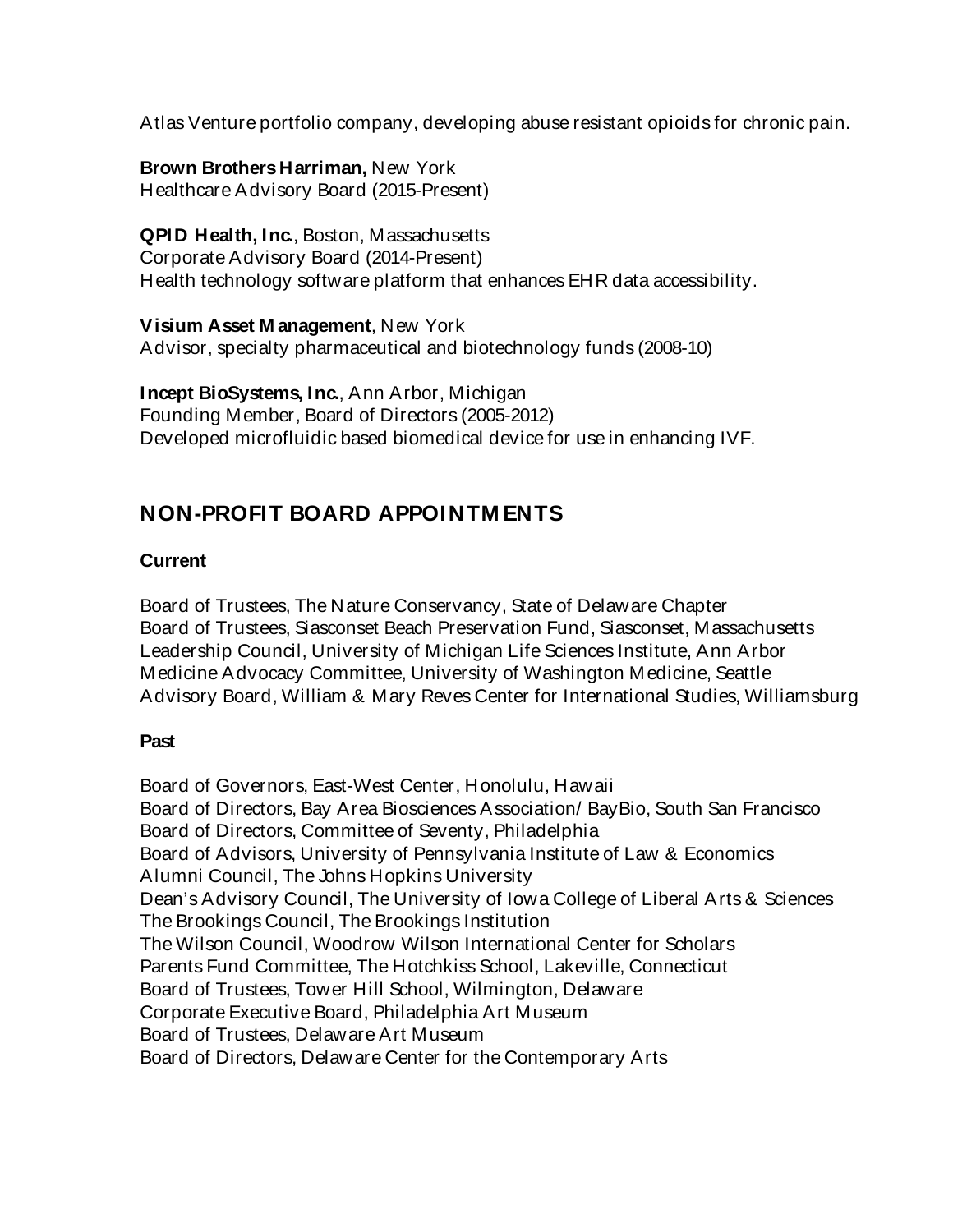# **HONORS, AWARDS & M EM BERSHIPS**

The Pennsylvania Society (Elected 2011) The Raven Society, University of Virginia (Alumni Induction, 2009) Alumni Fellow, The University of Iowa College of Liberal Arts & Sciences (2008) Oxford Union Society, University of Oxford (2008) Lawdragon 500 Leading Lawyers in America (2007) The Fellows of the American Bar Foundation, Chicago (Elected 2007) American Law Institute, Philadelphia (Elected 2003) The Cosmos Club, Washington, D.C. (Elected 2003) Council on Foreign Relations, New York (Elected 2001) Eisenhower Fellow, Republic of Ireland and Northern Ireland (1998) Republican National Convention Delegate, San Diego (August 1996) Visiting Scholar, East European Studies, Woodrow Wilson Int'l Ctr for Scholars (1991) Young Leaders Seminar, Atlantic Council of the United States, Yugoslavia (1991) Marquis Who's Who in America/ American Law/ American Politics/ Finance & Business

# **SELECTED PUBLICATIONS**

# **Professional Journal Articles, Comments & Reviews**

Can I Tell You the Truth? A Comparative Perspective on Regulating Off-Label Scientific and Medical Information, 10 YALE JOURNAL OF HEALTH POLICY, LAW & ETHICS 299 (Summer 2010). Cited by the majority in *United States v. Caronia* (2<sup>nd</sup> Cir. 2012), in a ruling that reversed the conviction of a pharmaceutical sales representative, held for the first time that communicating truthful medical and clinical information was protected by the First Amendment to the Constitution.

Northern Ireland's Burden of History, 1 GEORGETOWN JOURNAL OF INTERNATIONAL AFFAIRS 57 (Premier Issue, Winter/ Spring 2000). Required reading in a Princeton graduate course on federalism.

Liberal Humanism Abandoned: The Paradox of the Post-Communist Czech Republic, East European Studies Occasional Paper, Woodrow Wilson International Center for Scholars (July 1999). Also published in German as Preisgabe des liberalen Humanismus: Das Paradoxon der Tschechischen Republik, 26 WELT TRENDS (2000).

Symposium Essay, A U.S. Perspective on Treaty Succession and Related Issues in the Wake of the Breakup of the USSR and Yugoslavia, 33 VIRGINIA JOURNAL OF INTERNATIONAL LAW 261 (Winter 1993)(with Edwin D. Williamson). Cited by the Office of Legal Counsel, U.S. Department of Justice in its interpretation of the continuing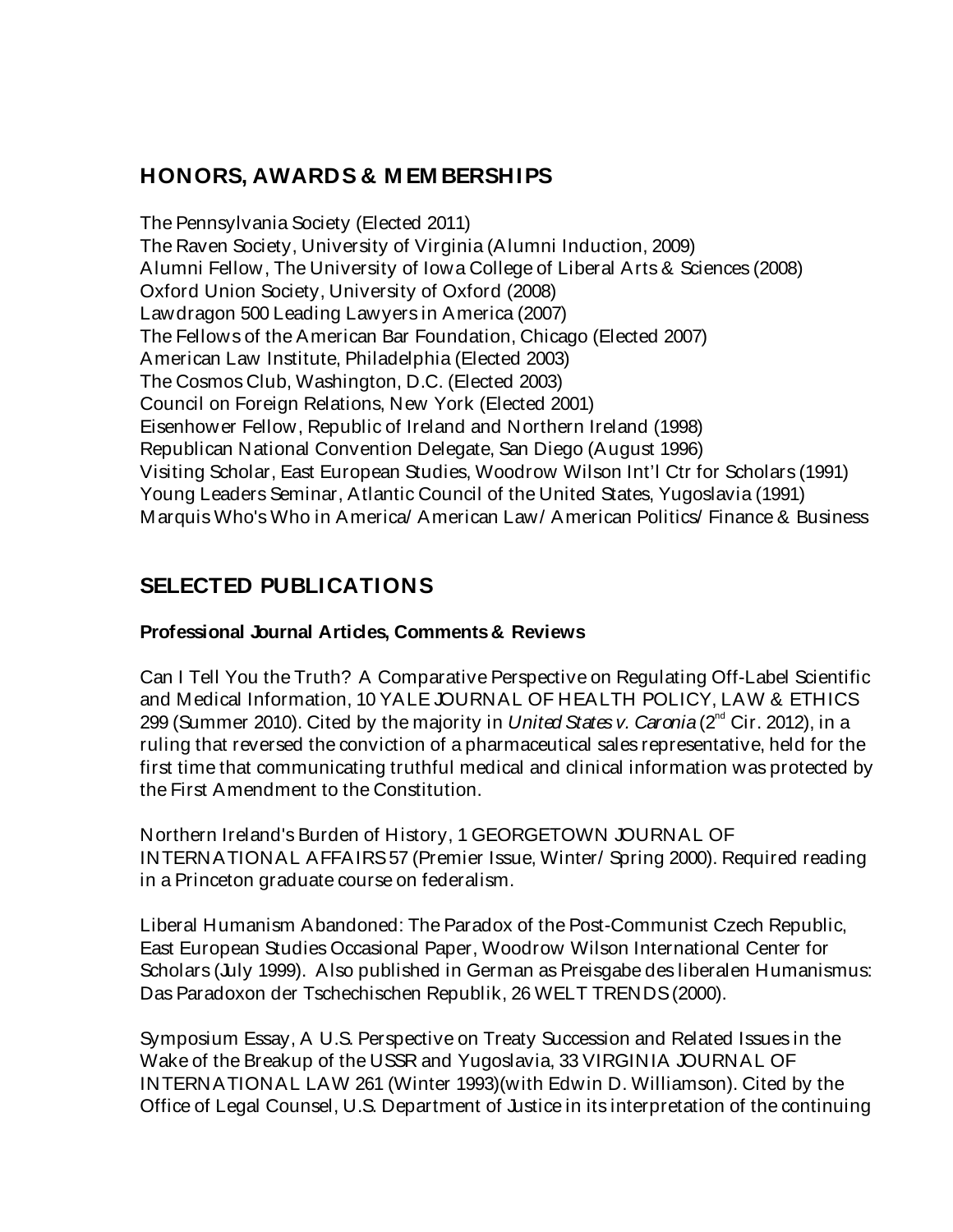force of the Anti-Ballistic Missile Treaty.

Book Review, *Globalizing the GATT: The Soviet Union' s Successor States, Eastern Europe, and the International Trading System,* 12 SAISREVIEW OF INTERNATIONAL AFFAIRS 158 (Summer/ Fall 1992).

Comment, On the Reunification of Germany, 86 AMERICAN JOURNAL OF INTERNATIONAL LAW 343 (April 1992).

The Reporter's Confidentiality Privilege: Updating the Empirical Evidence After A Decade Of Subpoenas, 17 COLUMBIA HUMAN RIGHTS LAW REVIEW 57 (Winter 1985).

Note, Renegotiation of the United States-British Virgin Islands Tax Convention: Prelude to the End of Treaty Shopping?, 22 VIRGINIA JOURNAL OF INTERNATIONAL LAW 381 (Winter 1982).

# **Op-Ed Articles and Correspondence**

Op-Ed articles and correspondence published in The National Law Journal, Foreign Affairs, The New York Times, The Wall Street Journal, The Washington Post, The Washington Star, The Christian Science Monitor, The Philadelphia Inquirer, The Miami Herald, The Boston Globe, San Francisco Chronicle, St. Louis Post-Dispatch, The Des Moines Register and The (Wilmington, Del.) News-Journal.

# **Online & Blog Commentary**

Contributor, Xconomy and Town Square Delaware.

# **SELECTED PUBLIC APPEARANCES & LECTURES**

CNBC BusinessNation with David Faber, " Prescriptions . . . and Payoffs?" (March 2007).

Testimony, Antitrust and the New Economy, Antitrust Modernization Comm'n (2005).

Guest lecturer at the University of Michigan Ross School of Business, University of Pennsylvania Law School, University of Virginia School of Law, Georgetown University Law Center, University of Texas at Austin LBJ School of Public Affairs, University of Delaware Lerner College of Business and the UD Center for Political Communication.

Invited lectures, addresses and panel discussions sponsored by the Yale World Fellows Program, Tower Hill School Forum, American Enterprise Institute, Practising Law Institute, American Corporate Counsel Association, Amnesty International USA, World